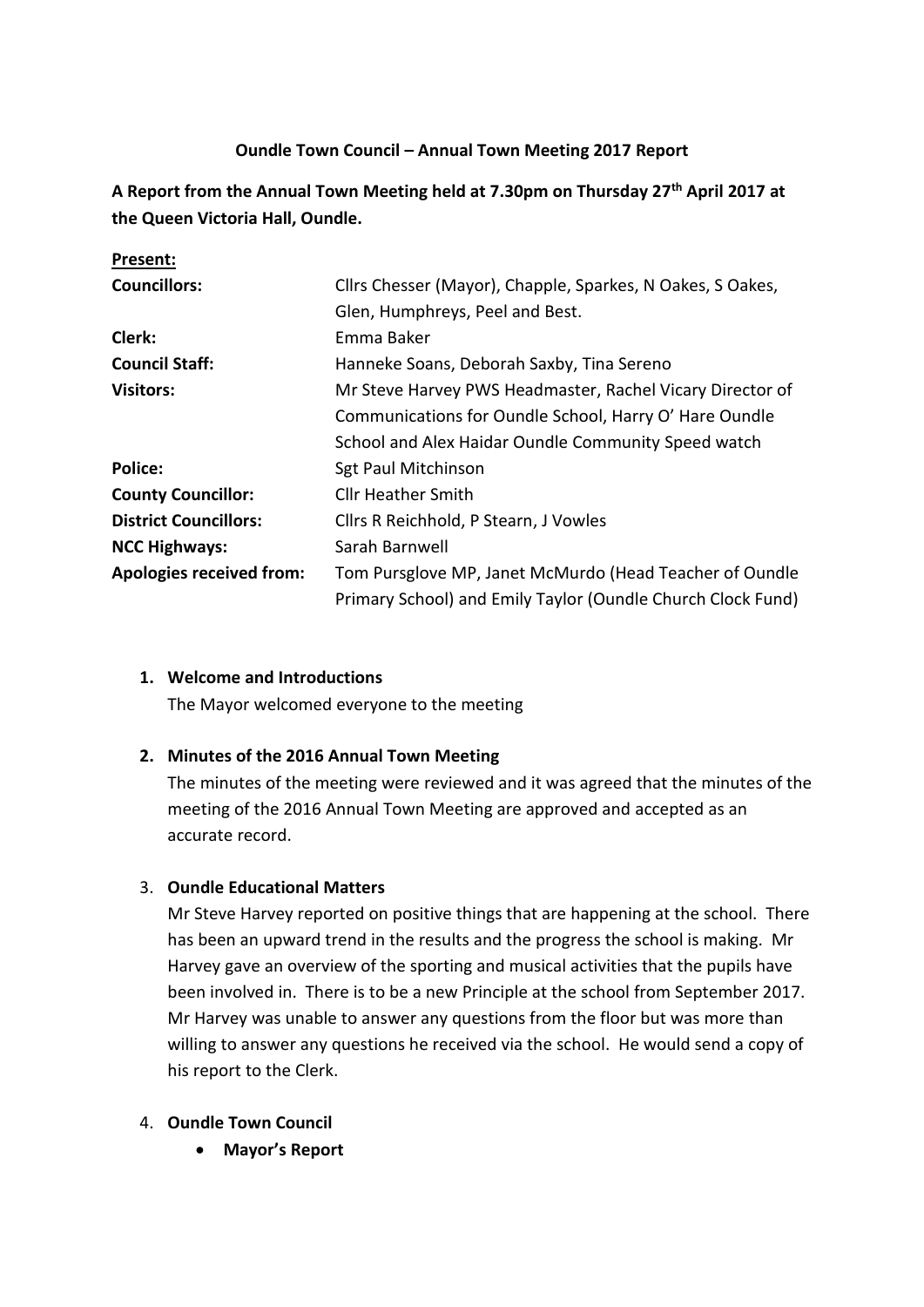The Mayor started by introducing the new Clerk, who had been appointed at the end of 2016 and started in January 2017. She reported on events that she had attended during the year, the move to Fletton House and some of the snagging issues that the Council and staff had to deal with and informed the meeting that there had not been any news on the Fletton Field enquiry yet. The Council currently has four vacancies which they are trying to fill. If anyone is interested in becoming a Councillor please speak to a Councillor or contact the staff at Fletton House.

#### • **Finance Report**

Cllr Sparkes gave an overview of the income and expenditure for the financial year 2016/2017. Both income and expenditure were well inside the projected budget of approximately £700,000. Income had risen by encouraging performances from the Hub catering and room hire which should be expected to increase. The Precept for 2017/2018 increase had seen an increase on last years by 2%. The Council remains confident of achieving its targets within budget for the Financial year 2017/2018. The figures will be in the next edition of the Oracle.

#### • **Neighbourhood Plan Update – Cllr David Chapple**

Cllr Chapple gave an update on the progress of the Neighbourhood Plan. The Neighbourhood Plan Steering Group presented the draft plan to the Council at a meeting at the beginning of April. The Council decided to spend some time going through the plan and listing any questions to be put to the steering group prior to adopting the document. This has now been carried out and the plan has been sent to NPIERS for inspection. The plan will be presented to the Council at the May Full Council meeting. Once it has been approved a public meeting will be arranged.

#### **The following questions were raised**:

Have the public in Oundle been consulted? There have been three consultation questionnaires of which were results were analysed prior to the plan being drafted. There will be further consultation leading up to the referendum.

Are the minutes from the planning meeting on  $6<sup>th</sup>$  April on the website yet? The plan is not public yet and the minutes are not on the website yet as they have not been approved.

Will there be a cost to the residents for the NPIERS health check? There is a cost for the health check.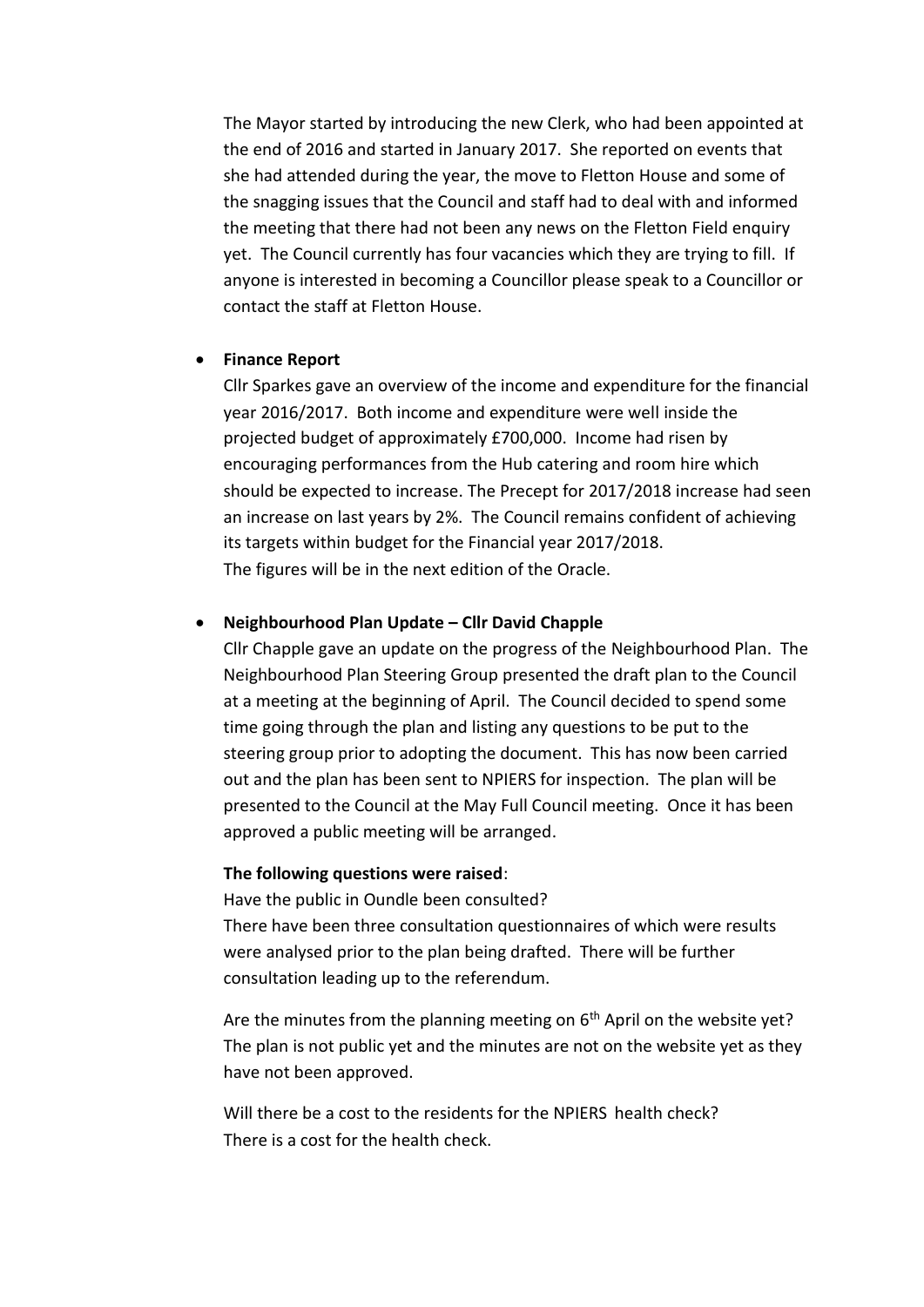There was a discussion about the number of people in Oundle who are on the Electoral roll. The population of Oundle at the 2011 Census was 5,735. The population does change during Oundle School term time as 6th form students are included on the Oundle electoral roll.

There have been 3 consultations was there any results on how effective they were?

We are hopeful that when we hold a public meeting it will be well supported.

## • **Estates Report – Cllr Roy Sparkes**

Cllr Sparkes gave an overview of progress throughout the year. Following the decision not to sell part of the Courthouse a number of new tenants are in the process of moving in and for the first time, income at the Courthouse will exceed expenditure in 2017.

Plans are underway to increase room hire at Fletton House by increasing corporate bookings. Similar plans are also in place for the Queen Victoria Hall.

An extensive survey has been carried out on the causeway at Snipe Meadow and as a result instead of the previous thought to replace the walkway it looks as though the current one can be repaired.

The War Memorial has been cleaned and repaired in time for the Armistice Service in November and, most importantly, the 100th anniversary of the WW1 armistice on 11th November 2018.

# 5. **Police Update –** A/PS Paul Mitchinson

The introduction to the rural intervention team where the Police Service and fire Service have been working together has been a successful initiative in the area.

East Northants Police have also been involved in a Cross Border Team which has lead to 200 arrests and over 500 criminal disruption visits conducted. 51 warrants have been executed and our team has been involved in 150 Planned Police/partnership operations. The Cross Border Team has supported police response teams at 200 crimes in progress / incidents and in excess of 400 offenses detected. 25 drink/drug wipe procedures conducted with 3 arrests and in excess of 10,000 hours of targeted patrols covering our key areas. Lincolnshire, Cambridgeshire and Northamptonshire Police have joined up as part of Operation Galileo to tackle the issue of hare coursing. The Police have found that it is linked with organised crime groups and has been extremely successful.

We currently have 1 PCSO on horseback in East Northants the area of cover has been extended to the whole of East Northants which will impact on the time spent in the North area.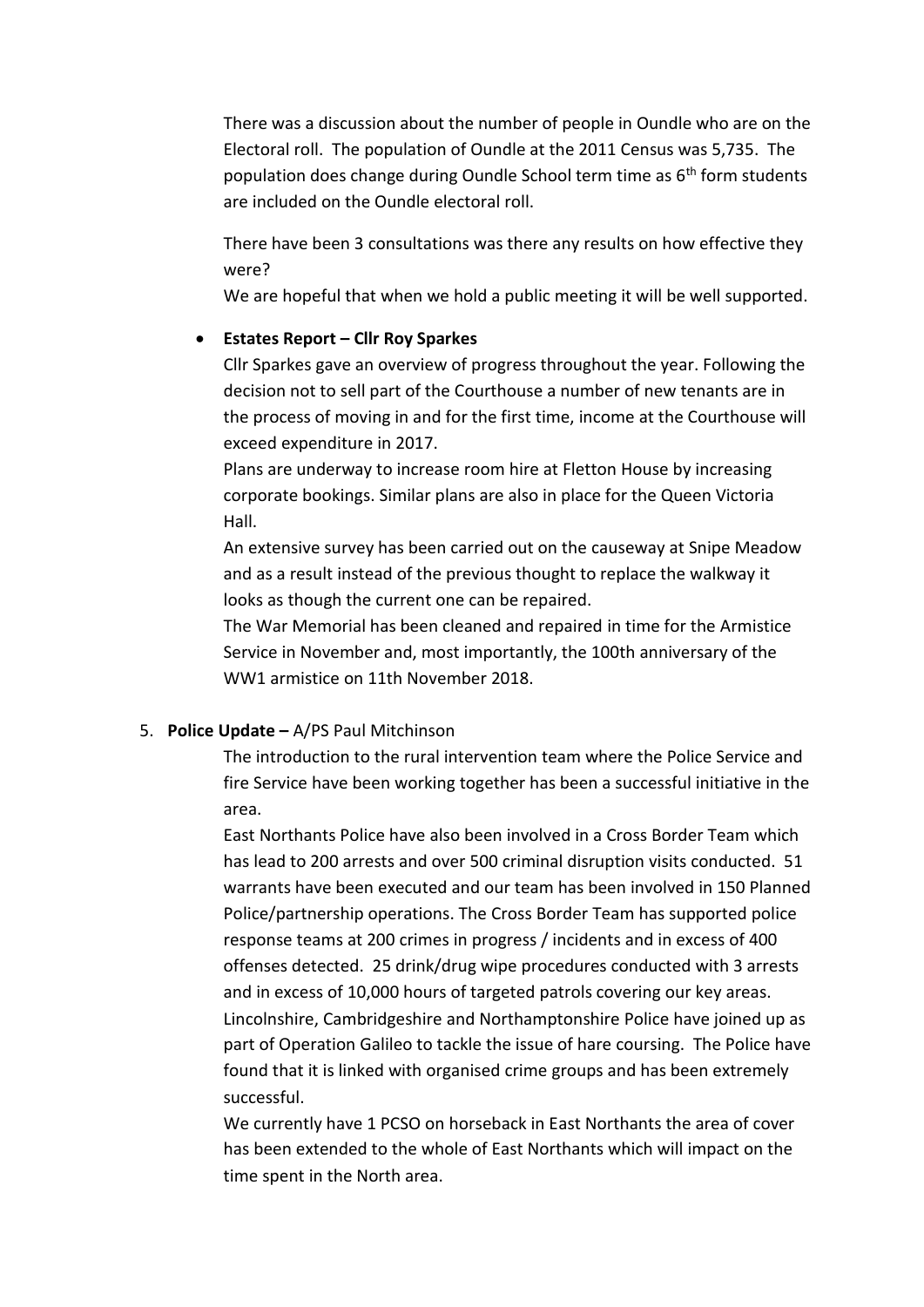### **The following questions were raised:**

Can we have mobile CCTV cameras in areas of anti-social behaviour in the Coop car park?

The camera is currently being used in Northampton as soon as we get it back we install it in the areas identified.

What is the mechanism for local residents with community safety issues and do the Police share information they receive?

The policing structure is being reviewed and going through major change. The Police share what they believe to the priorities for our area.

It is very dangerous crossing on Glapthorn Road what do the Police do with the information they received on near misses?

Police feedback any reported issues to the central team and they then target the hot spots. Rumble strips are used to monitor the speeding issues. The Community Speed watch group has just been set up in Oundle and the group are still waiting for approval on all the routes in Oundle. They will be targeting Glapthorn Road and Benefield Road.

## 6. **County Councillor and District Councillors Update**

County Councillor Heather Smith read a report on the past 12 months. It has been the most challenging period she has had to face in 10 years since becoming leader of the County Council in May 2016. There has been huge growth from 5000 to 6000 in her area. Two thirds of the County Council budget is absorbed by social care for children and adults in Northamptonshire.

They are continuing to improve the conditions of our roads and have been granted over £1 million in additional funding for improvements.

A number of villages have taken over the responsibility for verge cutting. The lighting upgrade has been completed which will reduce energy bills considerably. The change from a 3 tier to 2 tier education system in Oundle is now complete. Extensive works have been done to convert the old middle school into a primary school on Cotterstock Road and the Secondary School, Prince William in Oundle, is currently having a new science block.

There have been upgrades made to the paths at Barnwell Country Park and the Women's Tour cycle race will be coming through Oundle again this year.

Cllr Reichhold gave an overview of what has been achieved during the year. He has been involved in Central Government negotiations regarding Business rates. The District Councillors have been able to assist the tennis club, rowing club and Oundle Chat with funding.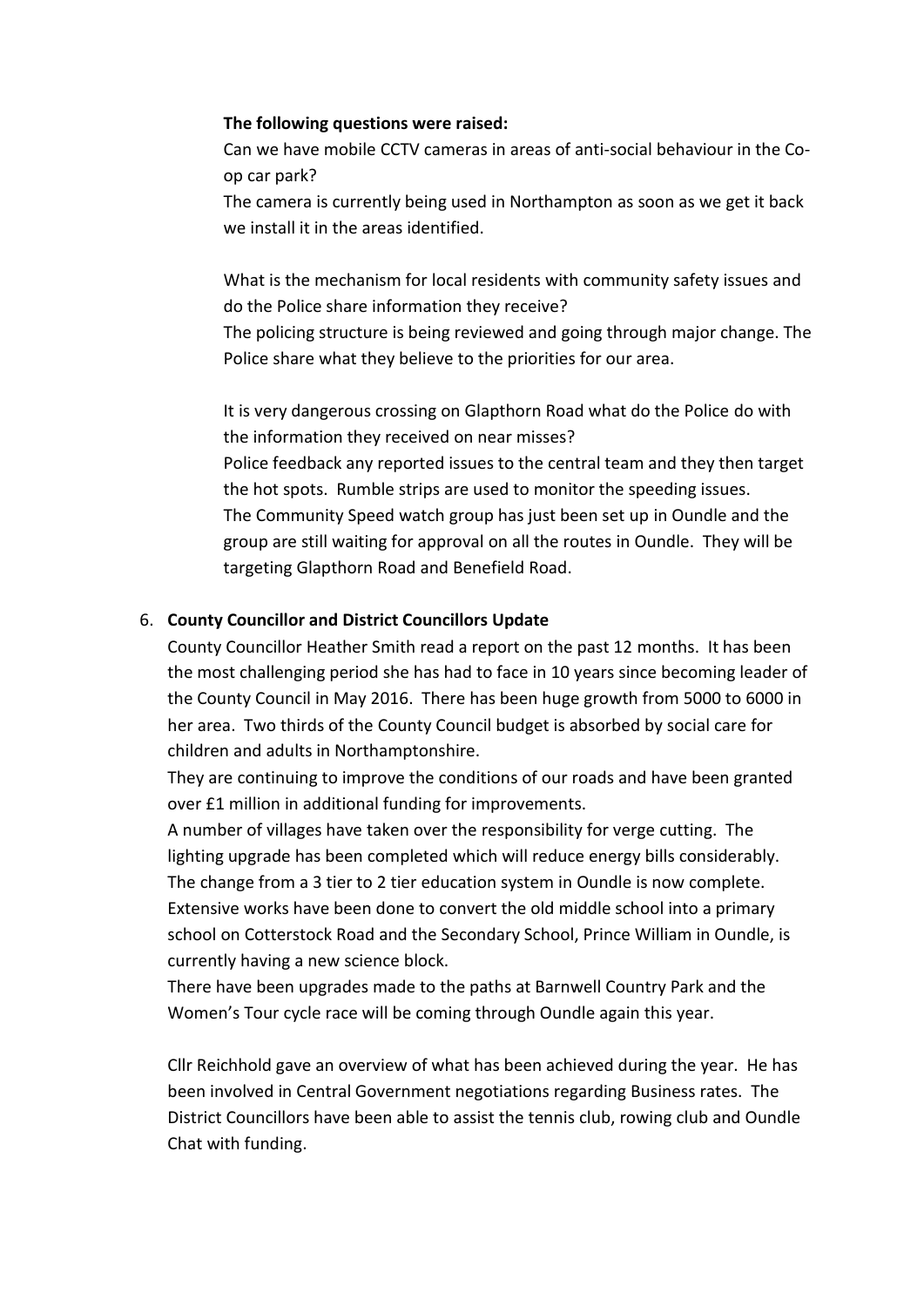# 7. **Oundle Community Speed watch –** Mr Alex Haidar

Mr Haidar updated the meeting about the Oundle Community Speed Watch group which he has set up with help from Oundle Town Councillor Charles Best and former Councillor Mr Stephen Ellis. They joined the tail end of the 2016/2017 scheme and will be part of the 2017/2018 scheme.

The scheme was started in October 2016 monitoring key areas. Further areas of concern can be added but need to be approved before they can be included. 8 police warning letters have been set out. Mr Haidar thanked the Council and the Police for their help. If anyone would like to volunteer to help contact details will be published in the next edition of the Oracle.

### **The following questions were raised:**

There has been a proposal to increase the speed hear the bridge. Is this still a proposal or has it been stopped? This has been stopped.

Are there any plans to put in 20mph speed limits throughout the whole town? A former Councillor explained that this had been addressed previously but would not be viable as the cost would run into millions and the Government criteria required the cars to be already travelling much slower.

Mr Haidar suggested that they may be able to position the speed camera to monitor both the 20mph and 30mph areas.

# 8. **Questions from the floor on Oundle Issues**

• When will the council will be able to fulfil its commitment to publish a clear statement to explain fully: what went wrong within the council at the beginning of 2016, the issues that led to the breakdown in trust between councillors and the resignations in January 2016; and, more importantly, the lessons that have been learned from mistakes that were made, and how council protocols have been reviewed and revised so as to prevent a recurrence of similar events in the future?

A response from the Council was read out at the meeting and it was agreed that a statement responding to the question would be printed in the next edition of the Oracle.

• There were concerns raised regarding traffic speeding on Glapthorn Road near the zebra crossing and some cars not stopping. Sarah Barnwell from Northamptonshire Highways responded that the zebra crossing has been raised and is on the list to see if it can be improved this financial year.